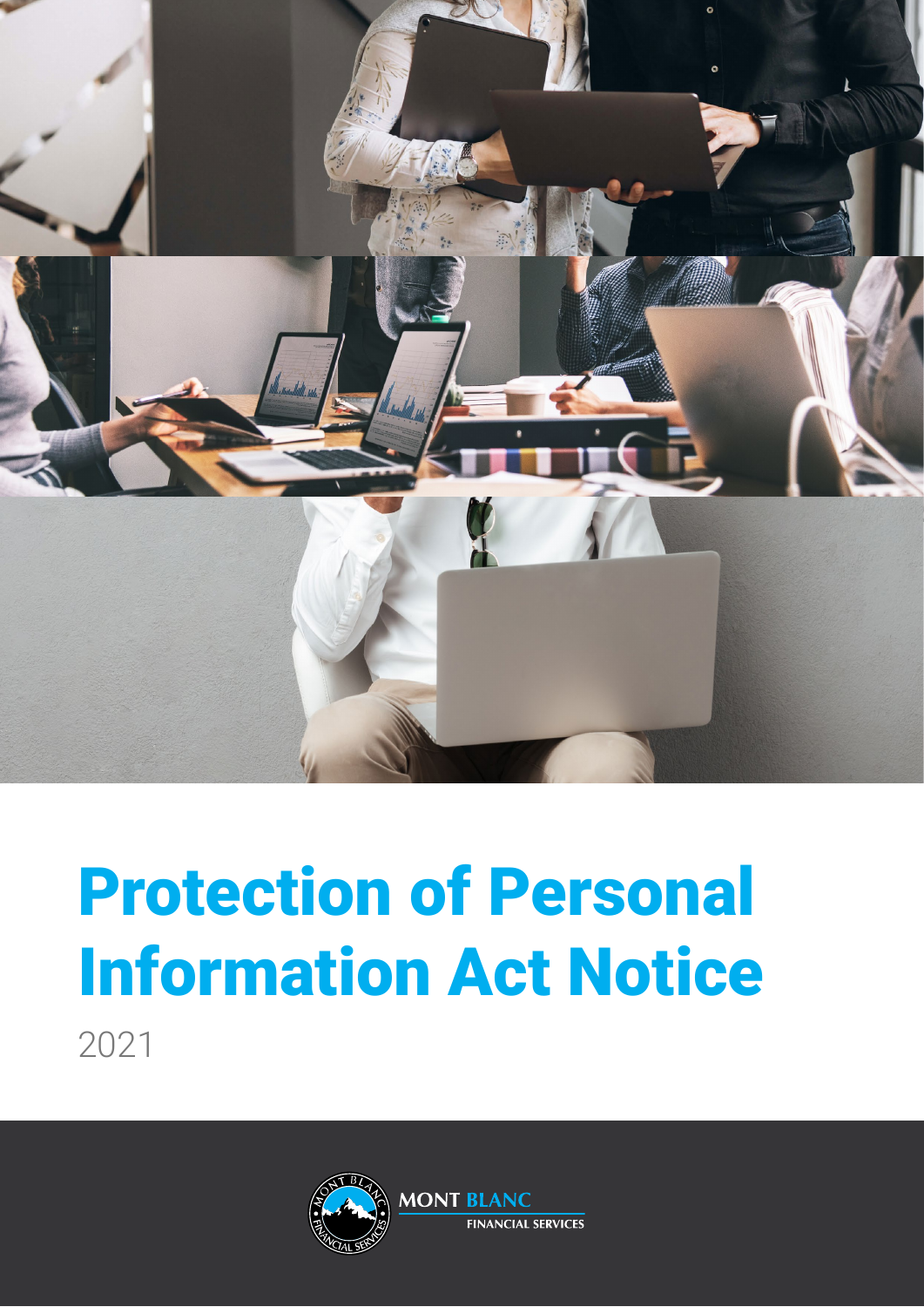#### **Content**

- 1. Introduction
- 2. [Our Business](#page-2-0)
- 3. [What information do we collect](#page-2-0)
- 4. [How we use your information](#page-2-0)
- 5. [Disclosure of your information](#page-3-0)
- 6. [Safeguarding your information](#page-3-0)
- 7. [Your rights to access and correction of your personal information](#page-3-0)
- 8. [Changes to this Notice](#page-3-0)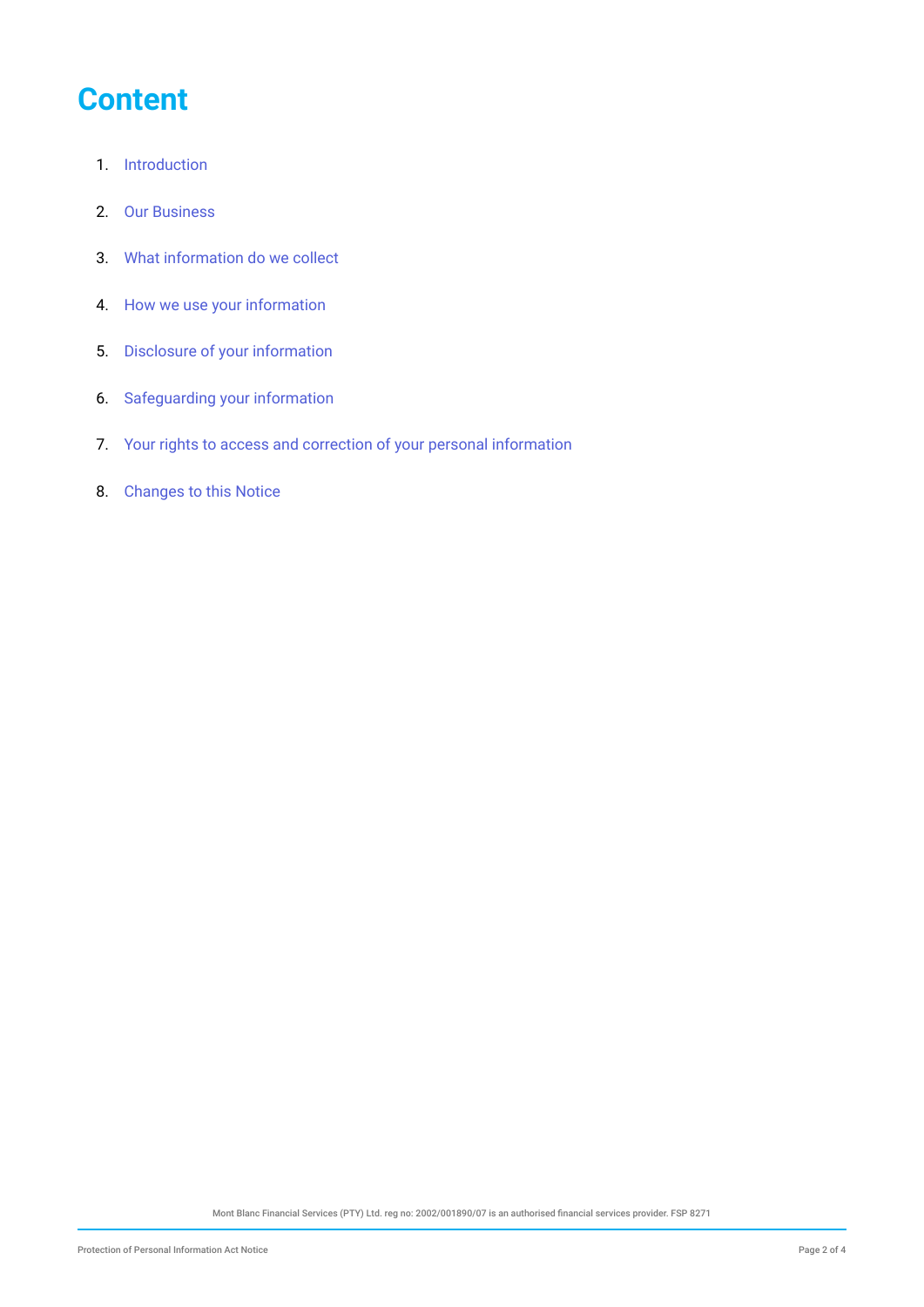## <span id="page-2-0"></span>**1. Introduction**

The Protection of Personal Information (POPI) Act requires us to inform you how we use and disclose personal information we obtain from you.

We are committed to protecting your privacy and will ensure that your personal information is used appropriately, transparently and according to applicable law.

# **2. Our business**

Short Term Insurance brokerage specialising in both commercial and personal lines.

## **3. What Information Do We Collect?**

We collect and process your personal information mainly to provide you with access to the services and products of the providers with whom we have contractual agreements in place and to help us improve our services to you.

The type of information we collect will depend on the need for which it is collected and will be processed for that specific purpose only. Where possible, we will inform you what information you are required to provide to us and what information is optional.

With your consent, we may also supplement the information that you provide to us with information we receive from other providers in order to offer you a more consistent and personalized experience in your interactions with us.

When you elect to take up offerings from our contracted providers they may also require additional information from you and they will be subject to the same privacy regulations as we are subject to.

#### **4. How we use your information?**

We will use your personal information only for the purposes for which it was collected and agreed to with you. This may include:

- Providing products or services to you and to carry out the transaction you requested:
- For underwriting purposes;
- Assessing and processing claims;
- Conducting credit reference searches or verification;
- Confirming and verifying your identity;
- For credit assessment and credit management;
- For purposes of claims history;
- For the detection and prevention of fraud, crime, money laundering or other malpractice;
- Conducting market or customer satisfaction research;
- For audit and record keeping purposes;

Mont Blanc Financial Services (PTY) Ltd. reg no: 2002/001890/07 is an authorised financial services provider. FSP 8271